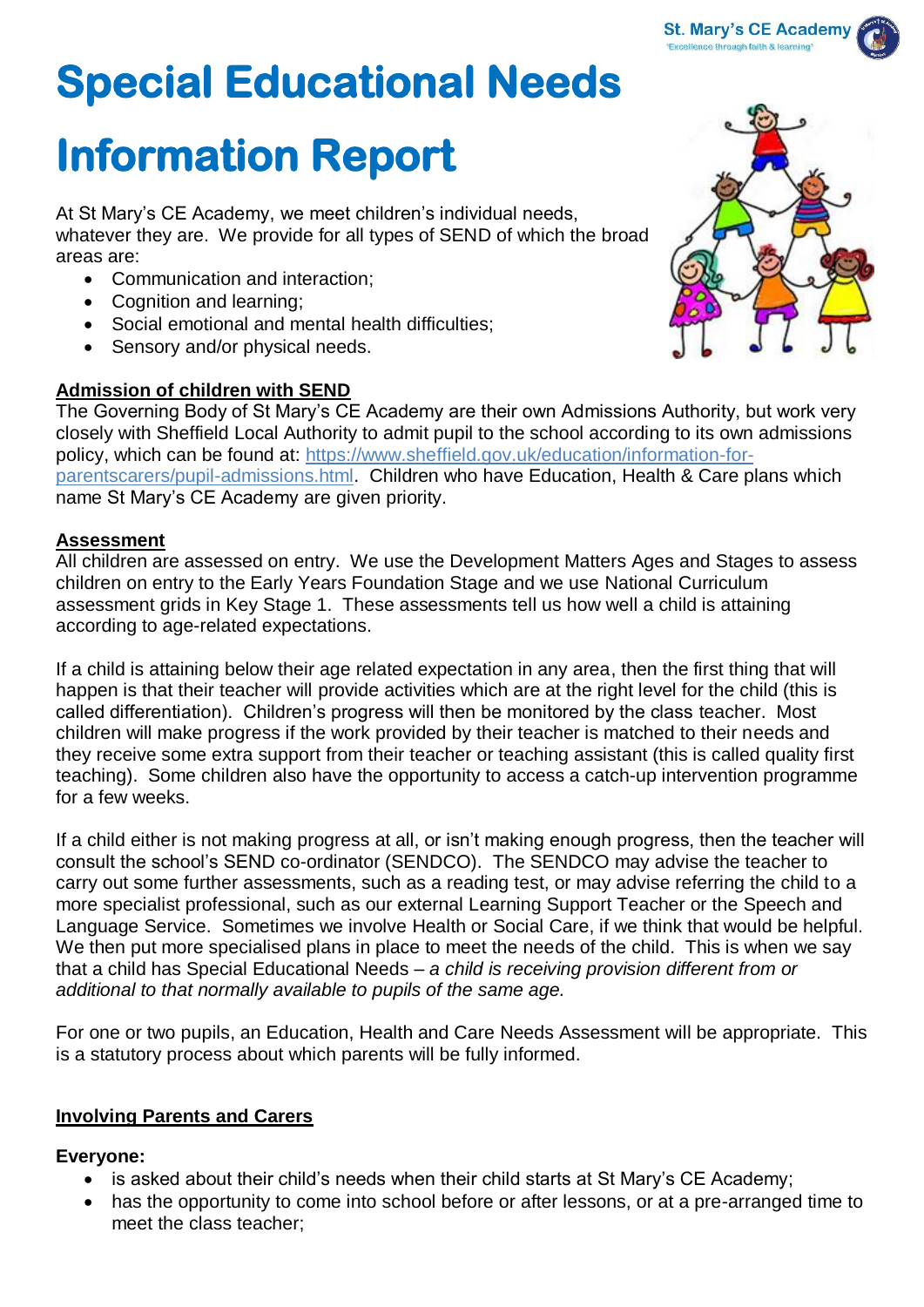- has a telephone number & email contact in which they can write messages to the class teacher and receive a reply;
- can telephone or email the SENDCO or Executive Headteacher / Head of School with any concerns or queries;
- is invited to parents and carers meetings on a termly basis;
- receives a termly Pupil Progress Report whether they attend Parents' Evenings or not;
- receives an annual report:
- is invited to all school events.

#### **Some parents:**



- whose child is receiving extra support in class are informed about it at Parents' Evenings or at additional review meetings;
- whose child is chosen to go on a catch-up programme will know because the teacher will inform them;
- may notice things at home that we do not observe at school (please let us know any information that we need to know about your child's needs and development).

#### **A few parents:**

• whose child needs more specialised support, because they have SEND, will be invited to have **planning meetings** in school with the SENDCO, class teacher and any specialist staff involved, to decide how best to meet their child's needs. These meetings happen at least once a term and more often, if needed.

Children who are looked after by the local authority will have planning meetings as a matter of course, these may be more frequent if they have SEND.

#### **Involving Children who have SEND**

Before each planning meeting, a member of staff will talk to each child with SEND and find out their views. They might ask about what the child finds easy or hard, who the child goes to for help, what the child would like help with next and what the child likes doing, etc.

All the staff who are working with children with SEND are observing them and listening to them on an on-going everyday basis. They are alert to children's feelings and report any changes to the SENDCO and the parents.

#### **Planning Meetings with Parents**

#### **First Planning Meeting (Assess, Plan & Do):**

- At the first meeting everyone in attendance, including the parents, will contribute to an **assessment** of the child's needs. The views of the child which will have been gathered by a member of staff will be included.
- Next, everyone agrees on a **plan** for how best to meet the child's needs. This will include agreed actions for everyone (including parents), the expected outcomes from the actions and by when they should happen.
- After that, everyone goes to **do** the things that have been agreed.

#### **Second Planning Meeting (Review, Assess, Plan & Do):**

- This starts with a **review** of the plan to see how successful it was.
- The **assessment** is then reviewed to see if anything needs to be added or changed
- A new **plan** is agreed.
- Everyone leaves to **do** what has been agreed.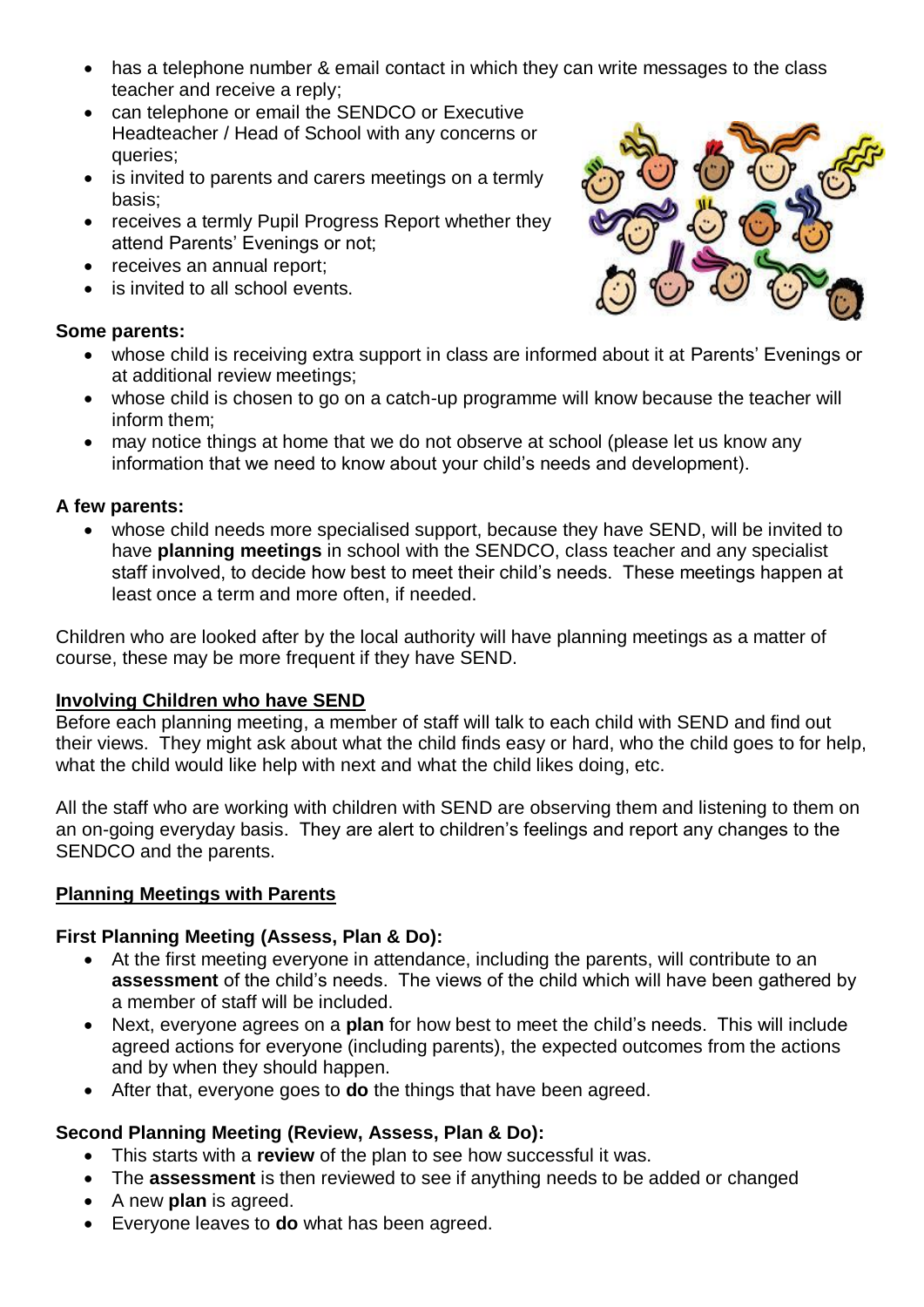Planning meetings are then repeated until either the child leaves school, or they are no longer needed.

#### **Transition to a New / Secondary School**

The SENDCO attends the last planning meeting at St Mary's before the child leaves to plan everything that needs to happen to ensure a successful transition to the child's new school.

#### **Possible Plans for Children with SEND**



At St Mary's, we are very flexible and will do our best to put in place whatever a child needs, so that they are not treated less favourably than other pupils. This could include:

- A sensory approach to learning;
- More practical activities:
- Smaller learning steps:
- Extra help/supervision from a member of staff;
- Small group or one to one work:
- Different resources or facilities;
- A visual timetable;
- A work station.

All staff are experienced and trained in meeting children's SEND. When needed, specialist training is arranged so that a child's plan can be delivered.

#### **A Whole School Approach**

At St Mary's, we have a whole school approach to SEND and this is part of our strategic plans every year. The progress of children with SEND is evaluated, is on our School Development Plan and a part of staff performance management.

#### **As part of our whole school approach:**

- We make sure that adjustments are in place so that children with SEND can access all the activities available in school. We may provide additional resources or support, or we may adapt the activity to make it accessible.
- We provide high quality support for improving everyone's emotional and social development by encouraging & making every opportunity for children to make their views and feelings known;
- We have a rigorous reporting and monitoring system for bullying and investigate any complaint thoroughly and seriously.

#### **Access Facilities**

For children with interaction & communication needs we use visual timetables, communication in print labelling and Makaton Sign Language. Unfortunately, access to all classrooms is limited for anyone who has impaired movement as the school is of a Victorian design on three levels with staircases between.

#### **Expertise within school to support children with Special needs & Disabilities**

All of our teachers are trained to work with children with Special Educational Needs and Disabilities. Some are very experienced and whilst others might be less so, due to not being in the teaching profession for as long, all have access to advice, information, resources and training to enable them to teach all children effectively. We offer training and self-help opportunities through access to in-house or other courses run by a range of providers. Some TAs and HLTAs have expertise and training on specific areas or specific interventions. All TAs work with children with Special Educational Needs and Disabilities.